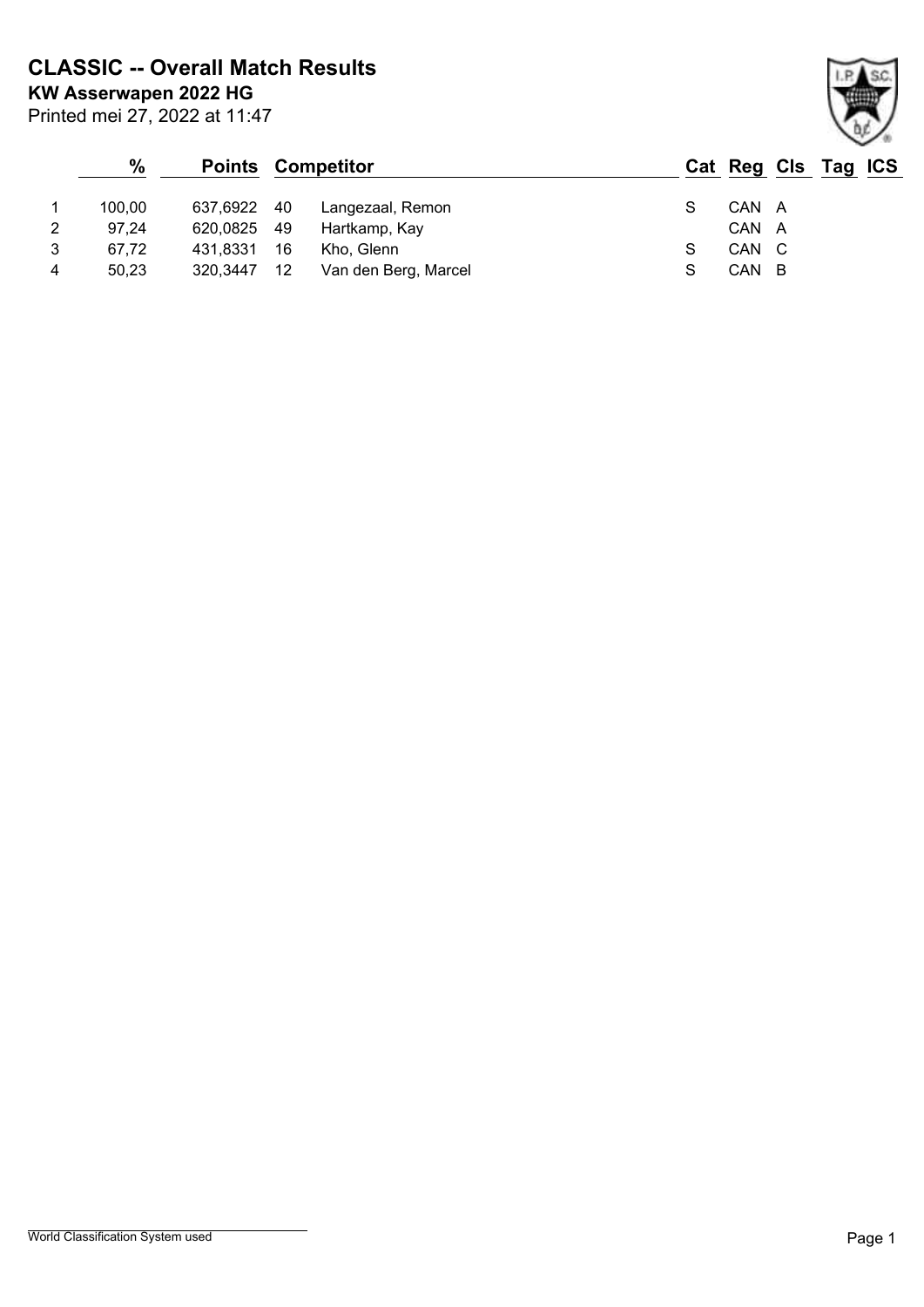Printed mei 27, 2022 at 11:47 **KW Asserwapen 2022 HG OPEN -- Overall Match Results**

|    | $\%$   | <b>Points</b> | <b>Competitor</b> |                      |    | Cat Reg Cls Tag ICS |     |  |
|----|--------|---------------|-------------------|----------------------|----|---------------------|-----|--|
| 1  | 100,00 | 655,0000      | 28                | Keppel, Dylan        |    | CAN A               |     |  |
| 2  | 76,86  | 503,4085      | 25                | Immink, Jasper       |    | CAN                 |     |  |
| 3  | 74,15  | 485,6915      | 4                 | Marc, Woudstra       |    | CAN                 |     |  |
| 4  | 72,76  | 476,5618      | 43                | Van der Wel, Richard |    | CAN                 | A   |  |
| 5  | 69,72  | 456,6874      | 58                | Ho, Chi Hong         | S  | CAN                 |     |  |
| 6  | 65,78  | 430,8697      | 42                | Kombrink, Morne      |    | CAN                 | - B |  |
| 7  | 60,98  | 399,4139      | 51                | Van Esch, Mari       | S  | CAN                 | - B |  |
| 8  | 57,42  | 376,1155      | 32                | Wit, Jan             | S  | CAN                 | - B |  |
| 9  | 57,11  | 374,0983      | 60                | van den Berg, Peter  |    | CAN                 |     |  |
| 10 | 55,98  | 366,6485      | 6                 | Massimo, Mariani     | S  | CAN                 |     |  |
| 11 | 53,45  | 350,1087      | 35                | Lambregts, Johan     | S  | CAN B               |     |  |
| 12 | 50,79  | 332,6848      | 66                | Meester, Siete       | S  | CAN                 |     |  |
| 13 | 49,73  | 325,7411      | 33                | Gansner, Hans        | SS | CAN B               |     |  |
| 14 | 48,35  | 316,7150      | 39                | Chrit, Arnold        | S  | CAN                 |     |  |
| 15 | 47,36  | 310,1993      | 68                | Doets, Jan           | S  | CAN                 | -B  |  |
| 16 | 45,50  | 298,0454      | 9                 | Robert, Hop          |    | CAN                 | B   |  |
| 17 | 42,75  | 280,0242      | 36                | Sasabone, John       | SS | CAN                 | B   |  |

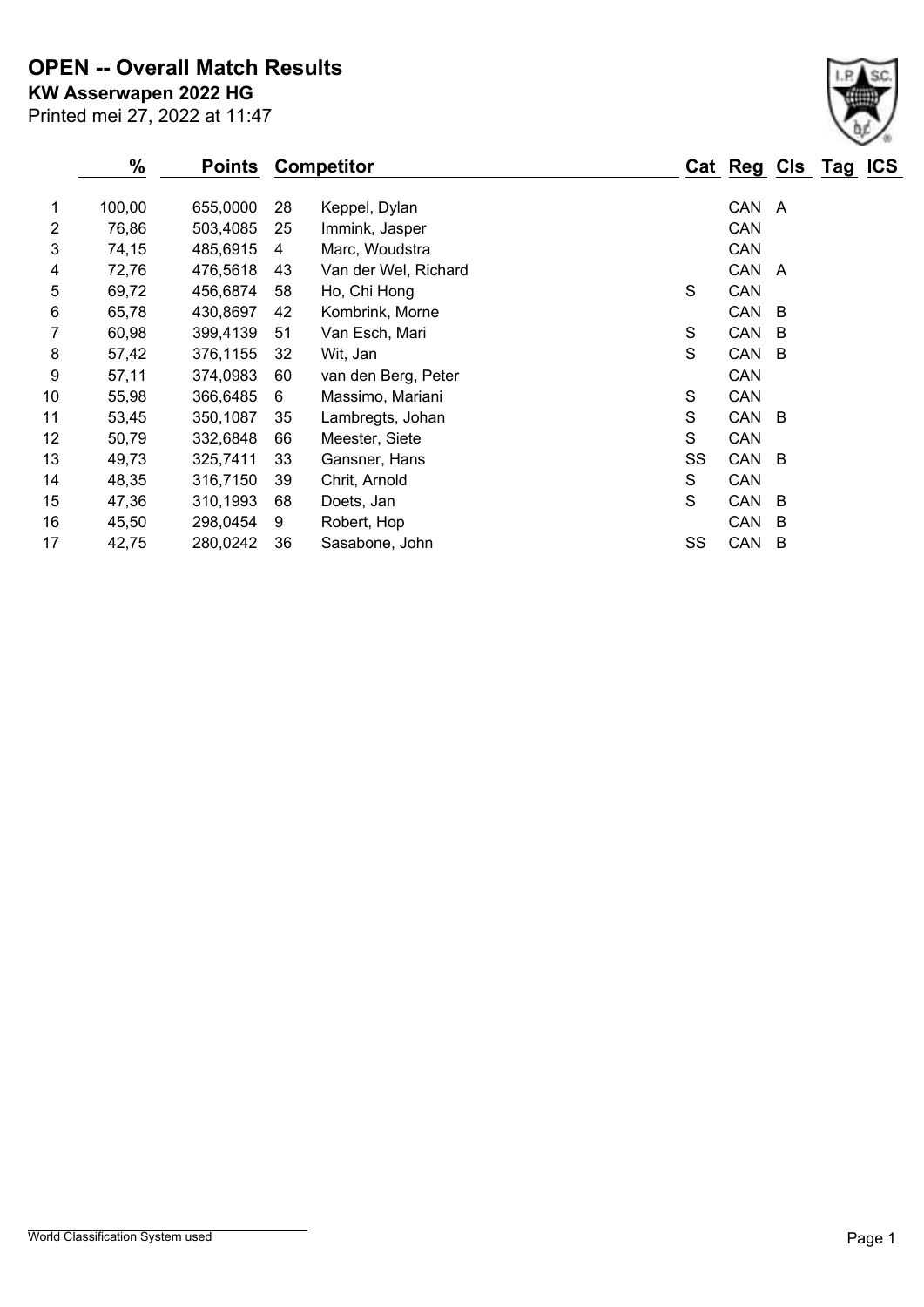**PRODUCTION -- Overall Match Results**

Printed mei 27, 2022 at 11:47 **KW Asserwapen 2022 HG**

|                | %      | <b>Points</b> |    | <b>Competitor</b>      |    | Cat Reg Cls Tag ICS |              |  |
|----------------|--------|---------------|----|------------------------|----|---------------------|--------------|--|
| 1              | 100,00 | 626,8634      | 63 | Meulmeester, Ewout     |    | CAN A               |              |  |
| $\overline{2}$ | 90,76  | 568,9506      | 14 | Bekhuis, Frank         | S  | CAN                 | A            |  |
| 3              | 89,43  | 560,6321      | 30 | Wauben, Cheyenne       | L  | CAN                 | - B          |  |
| 4              | 86,06  | 539,5056      | 62 | Vervelde, Jochem       |    | CAN                 | A            |  |
| 5              | 84,95  | 532,5138      |    | Marcel, Souhuwat       |    | <b>NED</b>          | A            |  |
| 6              | 76,00  | 476,4452      | 54 | Diepeveen, Robin       |    | CAN                 | A            |  |
| 7              | 75,47  | 473,0745      | 29 | Mol, Yannick           |    | CAN                 |              |  |
| 8              | 72,30  | 453,2366      | 22 | Imming, Hans           | S  | CAN                 | - B          |  |
| 9              | 64,05  | 401,4754      | 34 | Schulenburg, Mathijs   |    | <b>CAN</b>          |              |  |
| 10             | 62,13  | 389,4839      | 56 | Triemstra, Robin       |    | CAN                 |              |  |
| 11             | 61,72  | 386,9128      | 13 | Stekelenburg, Johannes |    | CAN                 | - B          |  |
| 12             | 61,40  | 384,8730      | 8  | Cees, van Diepen       | S  | CAN                 | B            |  |
| 13             | 59,74  | 374,5015      | 41 | Van de Wiel, Kees      |    | CAN                 | B            |  |
| 14             | 51,13  | 320,4857      | 26 | Van Schaik, Johan      | S  | CAN                 | C            |  |
| 15             | 50,68  | 317,7188      | 23 | Vonk, Andre            | S  | CAN                 | <sub>C</sub> |  |
| 16             | 37,62  | 235,8553      | 69 | Bakker, Sake           | SS | CAN                 |              |  |

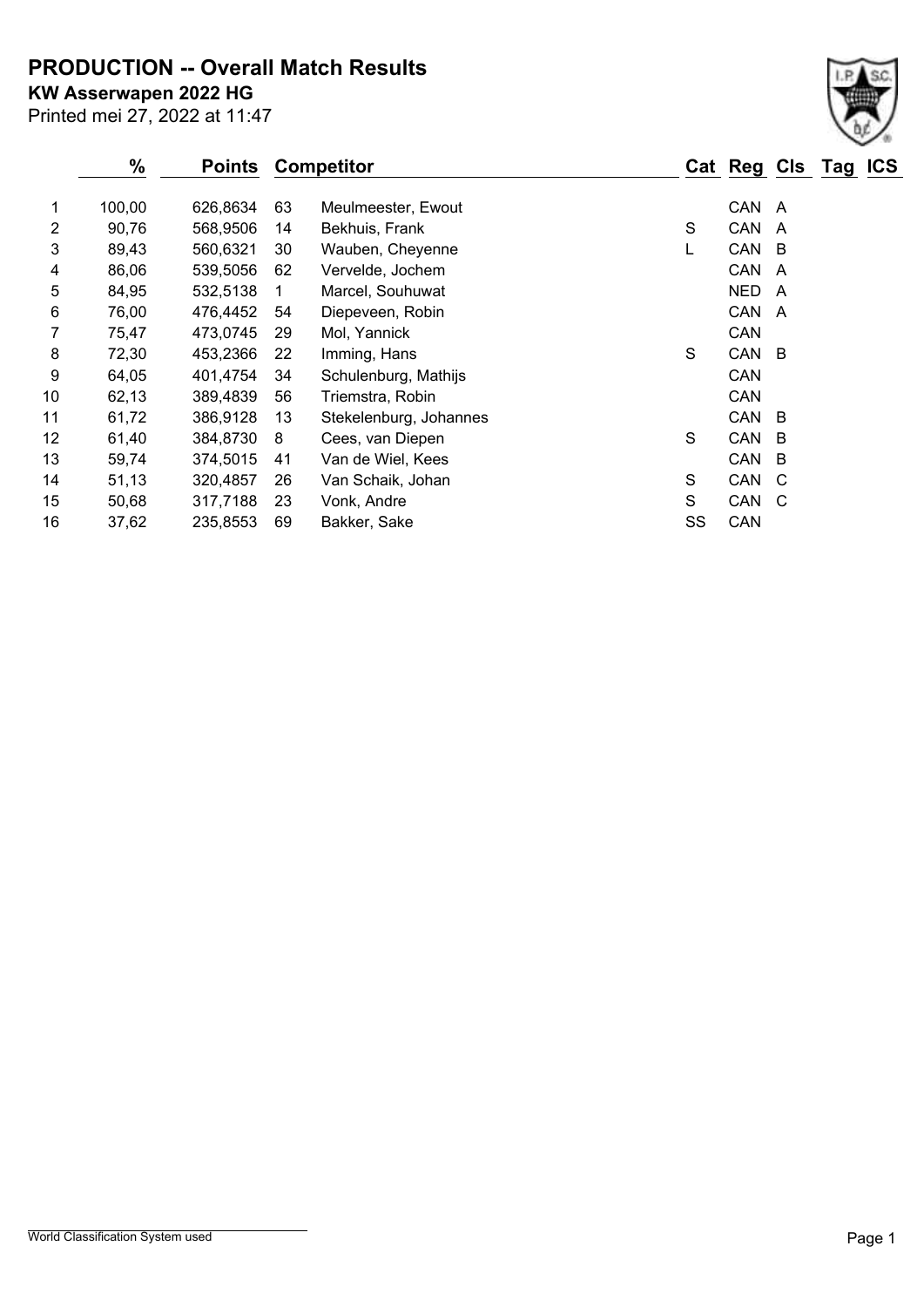**PRODUCTION OPTICS -- Overall Match Results**

**KW Asserwapen 2022 HG**

Printed mei 27, 2022 at 11:47

#### **% Points Competitor Cat Reg Cls Tag ICS** 1 100,00 635,4418 44 van Mullem, Thijs CAN 2 96,25 611,5845 17 Barentsen, Sasja CAN A 3 88,54 562,6034 21 Van de Kamp, Gijsbert CAN A 4 85,02 540,2350 67 van Asten, Joris CAN B 5 69,99 444,7546 3 Daniel, van der Lubbe CAN C 6 68,77 436,9720 11 Johan, Jipat S CAN B 7 57,08 362,6788 38 Steen, Kevin CAN

8 55,97 355,6319 48 Wevers, Ruwald SS CAN B

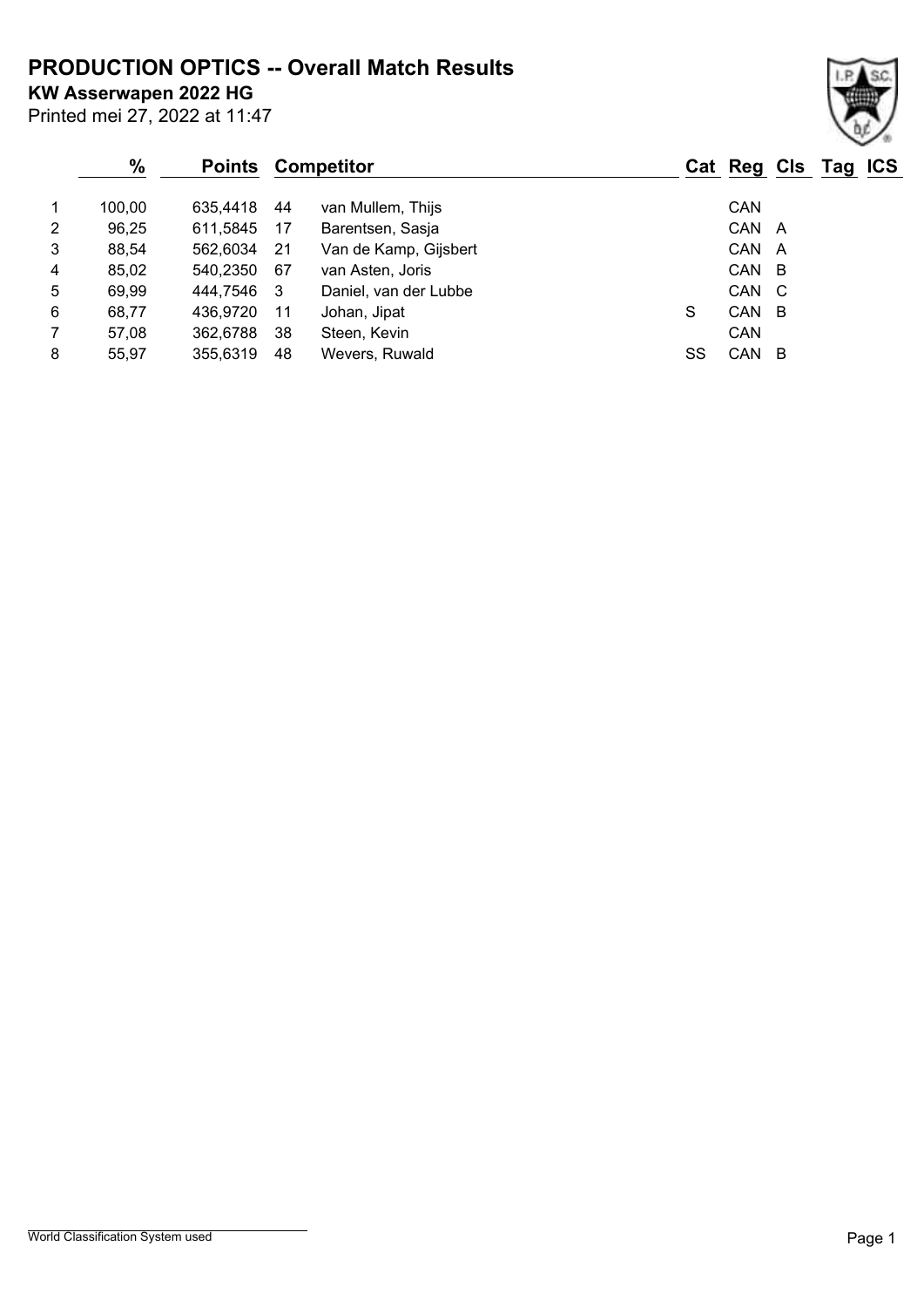**KW Asserwapen 2022 HG REVOLVER -- Overall Match Results**

Printed mei 27, 2022 at 11:47

### **% Points Competitor Cat Reg Cls Tag ICS** 1 100,00 635,8529 18 Slim, Marcel 3 3 CAN A 2 93,33 593,4649 15 Guichelaar, Kees S CAN A 3 44,05 280,0659 47 Hiemstra, Klaas SS CAN A

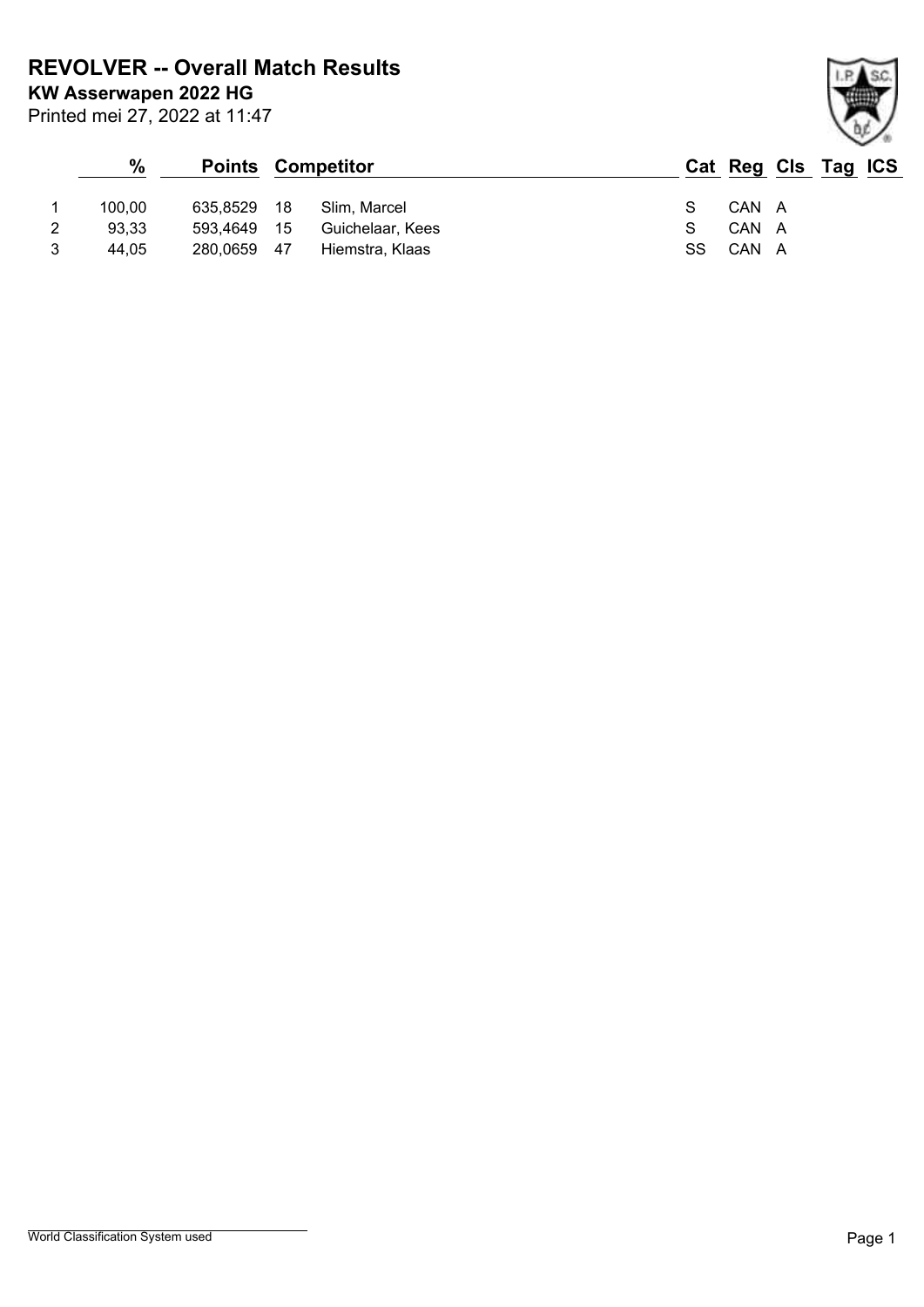**STANDARD -- Overall Match Results**

Printed mei 27, 2022 at 11:47 **KW Asserwapen 2022 HG**

|    | $\%$   | <b>Points</b> |                | <b>Competitor</b>   |    | Cat Reg Cls Tag |     | <b>ICS</b> |
|----|--------|---------------|----------------|---------------------|----|-----------------|-----|------------|
| 1  | 100,00 | 639,7849      | 55             | Bos, Leon           |    | CAN             | A   |            |
| 2  | 86,24  | 551,7379      | 46             | De Blieck, Dylan    |    | CAN             | B   |            |
| 3  | 79,88  | 511,0282      | 27             | Veenman, Tim        |    | CAN             |     |            |
| 4  | 78,65  | 503,1756      | $\overline{2}$ | Koek, Nico          |    | CAN             | A   |            |
| 5  | 76,30  | 488,1592      | 31             | Verhoog, Justin     |    | CAN             |     |            |
| 6  | 71,56  | 457,8535      | 45             | Hake, Alex          |    | CAN             |     |            |
| 7  | 71,08  | 454,7539      | 37             | Bakker, Brian       |    | CAN             |     |            |
| 8  | 70,85  | 453,2598      | 65             | Van Noord, Ruud     | SS | CAN             | A   |            |
| 9  | 70,52  | 451,1497      | 64             | Spierenbrug, Thomas | S  | CAN             | B   |            |
| 10 | 66,47  | 425,2746      | 52             | Westerbeke, Rik     |    | CAN             | B   |            |
| 11 | 59,38  | 379,9093      | 5              | Peter, de Leur      |    | CAN             |     |            |
| 12 | 59,32  | 379,5071      | 50             | Lous, Wilco         | S  | CAN             |     |            |
| 13 | 57,93  | 370,6051      | 10             | Henk-jan, van Aalst |    | CAN             |     |            |
| 14 | 54,50  | 348,6720      | 24             | Zwiers, Gerard      | SS | CAN             | - C |            |
| 15 | 53,75  | 343,8958      | 20             | Van Leeuwen, Joost  |    | CAN             |     |            |
| 16 | 53,30  | 341,0285      | 59             | Verbeet, Pietje     | S  | CAN             | - B |            |
| 17 | 45,91  | 293,7051      | $\overline{7}$ | Piet, Roeland       | SS | CAN             |     |            |
| 18 | 43,83  | 280,3940      | 57             | Samadi, Dana        | L  | CAN             |     |            |
| 19 | 43,23  | 276,5569      | 61             | Gelijk, Tineke      | L  | CAN             |     |            |
| 20 | 5,33   | 34,1137       | 19             | Freeke, Jurgen      |    | CAN             | B   |            |